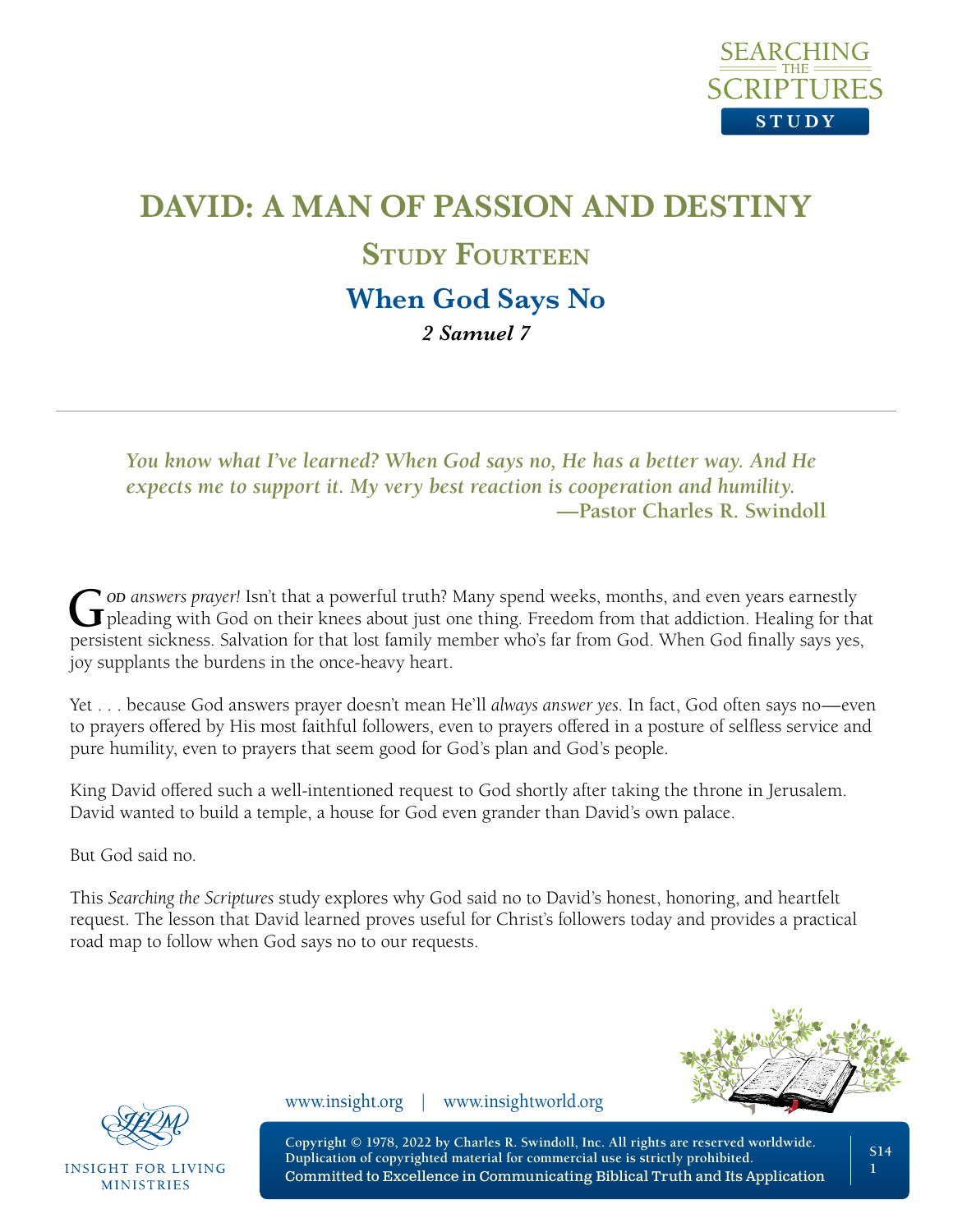

### **When God Says No**

*2 Samuel 7*



#### **PREPARE YOUR HEART**

Prayer involves more than asking God to give good gifts. It's also an opportunity to give praise back to Him. Open your time of study by praying the words of *[Psalm 103:1–5](https://www.biblegateway.com/passage/?search=Psalm+103&version=NLT;NASB1995)*.

*Let all that I am praise the LORD*; *with my whole heart, I will praise his holy name. Let all that I am praise the LORD*; *may I never forget the good things he does for me. He forgives all my sins and heals all my diseases. He redeems me from death and crowns me with love and tender mercies. He fills my life with good things. My youth is renewed like the eagle's!* 



## **TURN TO THE SCRIPTURES**

After donning the crown of Israel, David first returned the ark of the covenant to Jerusalem. Shouts and songs of praise engulfed the entire city with its arrival. Peace filled the land, the king loved God, and God's favor returned at last.

The city of David, however, had one glaring omission: a temple for God's presence. The ark still resided in the tabernacle—a tent made of fabric, poles, and ropes. David couldn't sit idly by in the palace with God's presence relegated to such a mundane home.

#### **Observation: An Earnest Request Denied**

Pastor Chuck Swindoll's study of the Bible is based on a thorough observation of the Scriptures. He always begins with the same question, "What does the passage *say*?"1 Keep this question in mind as you read *[2 Samuel 7](https://www.biblegateway.com/passage/?search=2+Samuel+7&version=NLT;NASB1995)*.



INSIGHT FOR LIVING **MINISTRIES** 

www.insight.org | www.insightworld.org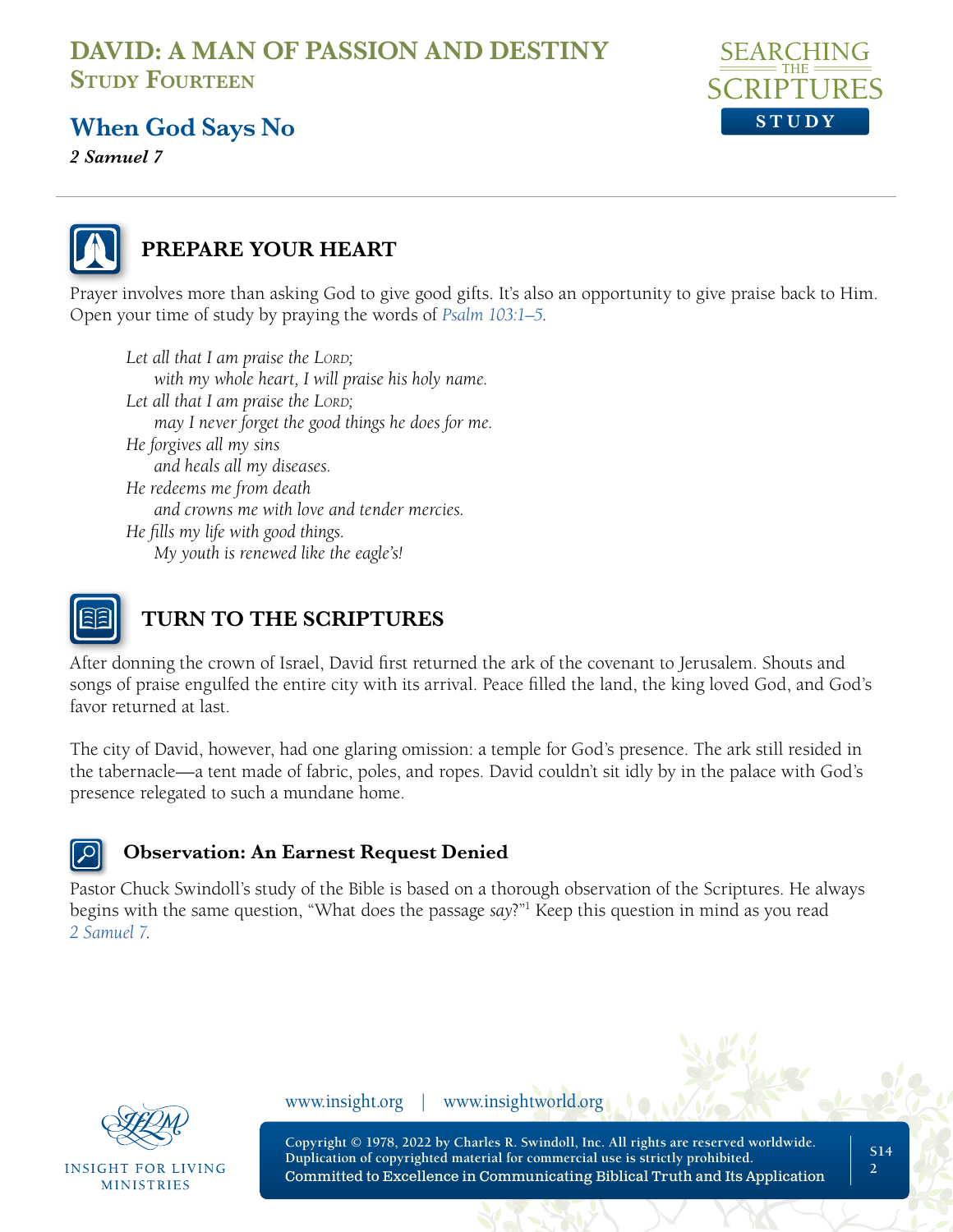

**When God Says No**

*2 Samuel 7*

After he had firmly established his claim to the throne and settled into his palace, what did David say to the prophet Nathan in *[2 Samuel 7:2](https://www.biblegateway.com/passage/?search=2%20Samuel%207%3A2&version=NLT;NASB1995)*? What did David's statements suggest he wanted to do?

*It is during the interludes of life that we seize a dream, an ideal objective. But sometimes the dream is from God, and sometimes it's not.* **—Pastor Chuck Swindoll***.* 

God began His response by asking a rhetorical question. While the answer to this question is unstated, the expected response should be evident based on the context. God employed this rhetorical device for emphasis—as if the answer were written in all capital letters. What question did God ask in *[7:5](https://www.biblegateway.com/passage/?search=2+Samuel+7%3A5&version=NLT;NASB1995)*, and what is the expected—though unstated—answer?

According to *[7:6–7](https://www.biblegateway.com/passage/?search=2+Samuel+7%3A6%E2%80%937&version=NLT;NASB1995)*, why did God deny David's request?



**INSIGHT FOR LIVING MINISTRIES** 

www.insight.org | www.insightworld.org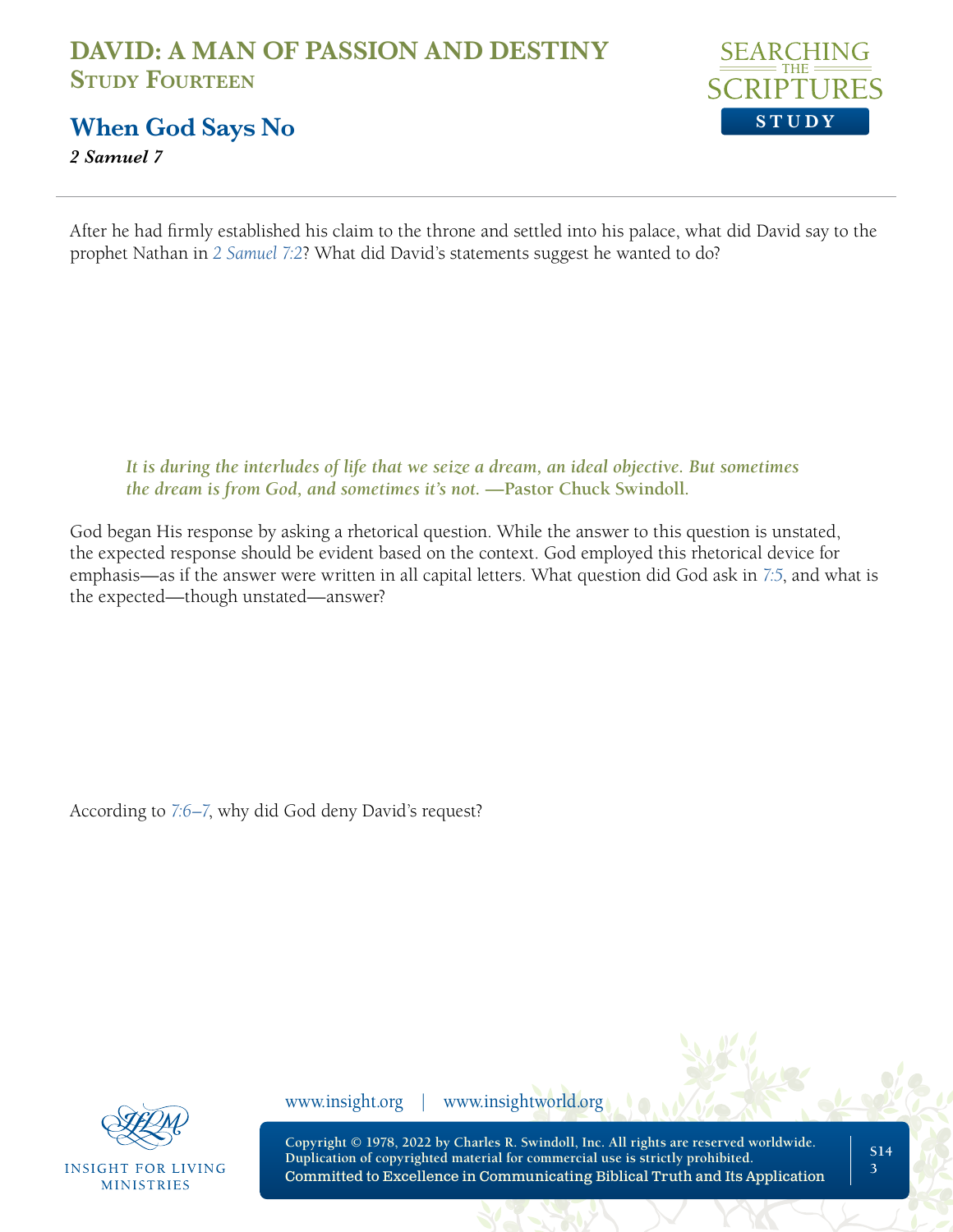

**When God Says No**

*2 Samuel 7*

While God said no to David's request to build the temple, He said yes to something far more significant. According to *[2 Samuel 7:10–11a](https://www.biblegateway.com/passage/?search=2+Samuel+7%3A10%E2%80%9311&version=NLT;NASB1995)*, what did God promise to do for Israel?

In *[7:10–11a](https://www.biblegateway.com/passage/?search=2+Samuel+7%3A10%E2%80%9311&version=NLT;NASB1995)*, God promised *what* He planned to do for Israel, and in *[7:11b–12](https://www.biblegateway.com/passage/?search=2+Samuel+7%3A11%E2%80%9312&version=NLT;NASB1995)*, God explained *how* He would use David to carry out these plans. What role did God assign David in the fulfillment of this promise?

According to *[7:12–13](https://www.biblegateway.com/passage/?search=2+Samuel+7%3A12-13&version=NLT;NASB1995)*, who would build the temple for God?

Even though David was a man after God's own heart, God said no when David asked to build the temple. But God had bigger plans for David. God said, "Your house and your kingdom will continue before me for all time, and your throne will be secure forever" (*[7:16](https://www.biblegateway.com/passage/?search=2+Samuel+7%3A16&version=NLT;NASB1995)*). God denied David's request to build a house *for Him* because He wanted to build a house *for David*.



**INSIGHT FOR LIVING MINISTRIES** 

www.insight.org | www.insightworld.org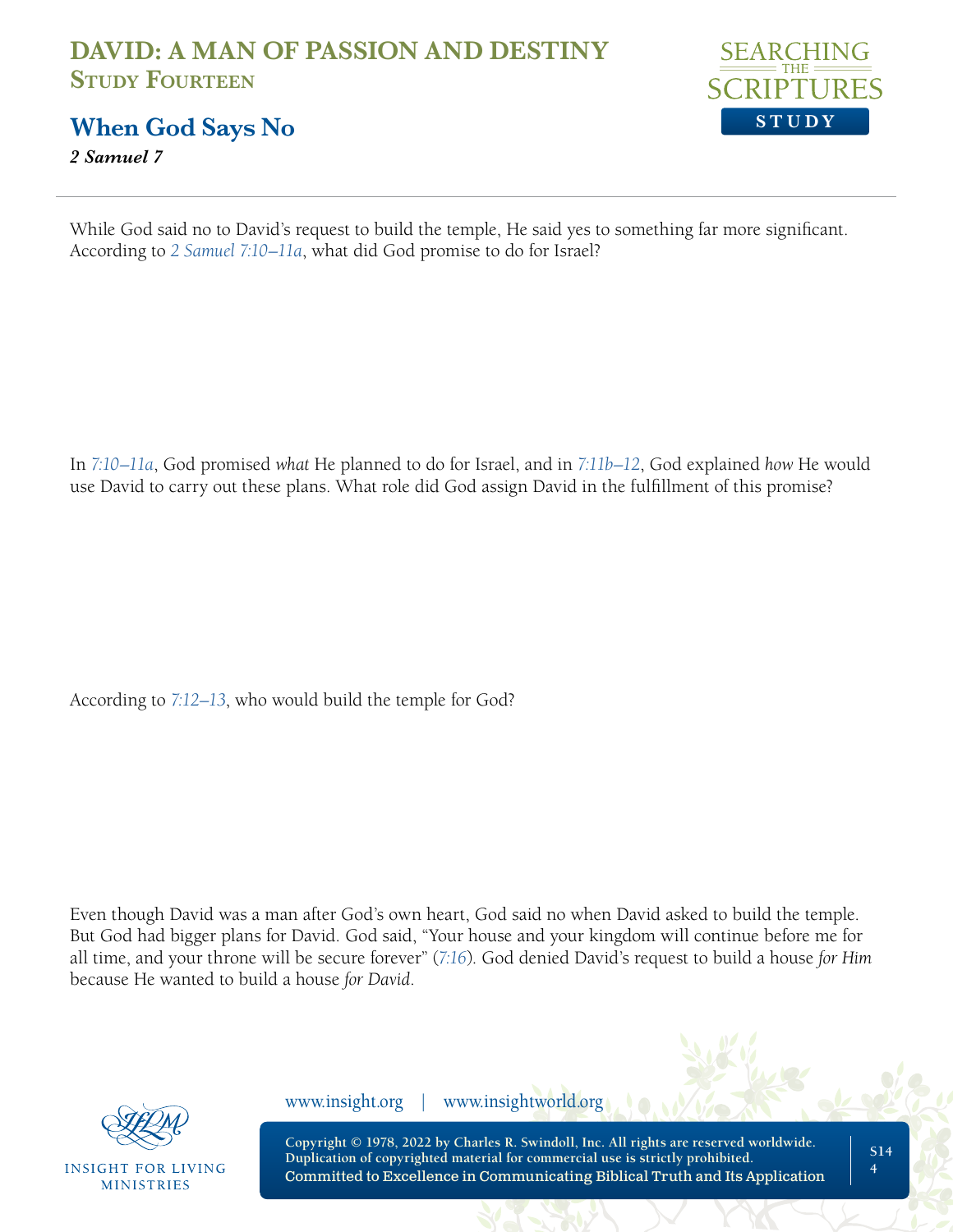

#### **When God Says No**

*2 Samuel 7*

#### **Interpretation: Why God Said No**

A careful reader of this account might ask, "Why?" Why did David want to build the temple? Why did God say no? Why did God choose to establish David's royal line instead? The interpretation phase of the *Searching the Scriptures* Bible study method will help uncover the answers to these difficult questions.

Turn to *[2 Chronicles 6:7–9](https://www.biblegateway.com/passage/?search=2+Chronicles+6%3A7%E2%80%939&version=NLT;NASB1995)*, which preserves King Solomon's reflection on the time when his father David asked to build the temple. According to *[6:8](https://www.biblegateway.com/passage/?search=2+Chronicles+6%3A8&version=NLT;NASB1995)*, what motivation did David have for making this request? How did God view David's request?

*God's answer is not a question of sin. It is not His judgment. It is not coming upon David as a consequence of his wrongdoing. It is simply God redirecting His plan.*  **—Pastor Chuck Swindoll**

*[Second Samuel 7:18–29](https://www.biblegateway.com/passage/?search=2+Samuel+7%3A18%E2%80%9329+&version=NLT;NASB1995)* records David's response to God's denial of his request to build the temple. What adjectives would you use to describe David's attitude in his response? What can faithful followers of Jesus learn from David's example when God says no to their requests?

*It isn't God's plan that everybody builds a temple. You may have a great resolve, a great plan, a great ideal, but it may not be God's plan. When you face that, it is tough to bear because you're not dealing with sin.* **—Pastor Chuck Swindoll**



**INSIGHT FOR LIVING MINISTRIES** 

www.insight.org | www.insightworld.org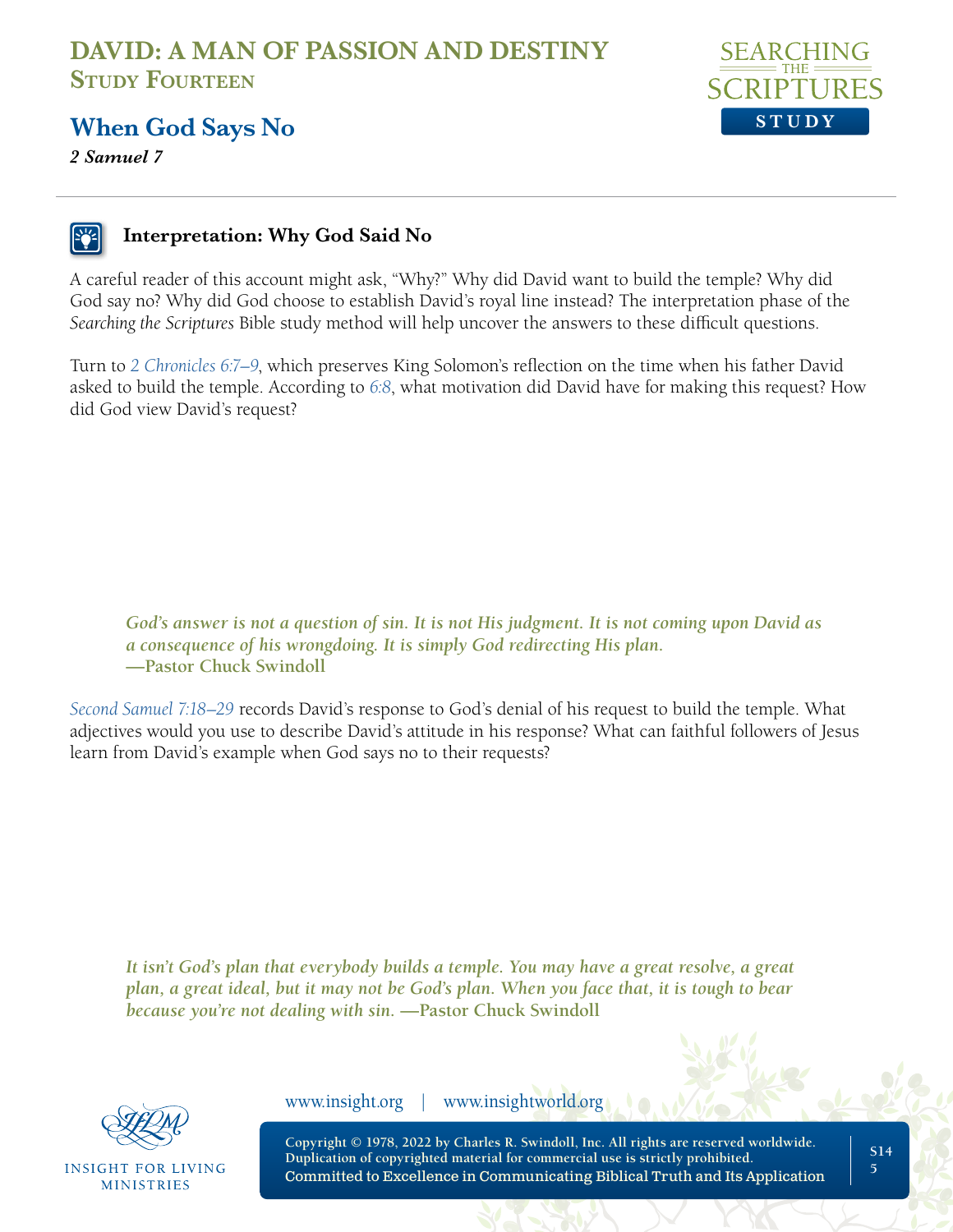

#### **When God Says No**

*2 Samuel 7*



#### **Correlation: The Davidic Covenant**

God's promise to David may seem like a consolation prize for not getting to build the temple, but it was a much more valuable honor. The covenant to establish David's dynasty played an essential role in defeating sin and restoring creation to its full glory.

In His original covenant with Abraham, God promised, "I will make you into a great nation. . . . All the families on earth will be blessed through you" (*[Genesis 12:2–3](https://www.biblegateway.com/passage/?search=Genesis+12%3A2%E2%80%933&version=NLT;NASB1995)*). Through Abraham, God established the nation of Israel, and later through David, God made Israel into a great nation. But how would God distribute His blessing and cure His creation? *Through David's heir.*

God told David: "I will raise up one of your descendants, your own offspring, and I will make his kingdom strong. He is the one who will build a house—a temple—for my name. And I will secure his royal throne forever." (*[2 Samuel 7:12–13](https://www.biblegateway.com/passage/?search=2+Samuel+7%3A12%E2%80%9313&version=NLT;NASB1995)*).

In the short-term, God fulfilled this promise to David through his son Solomon, who built a temple for God in Jerusalem. But Solomon proved imperfect, and he didn't reign forever because he was just a man. More than that, he proved he didn't deserve to reign forever because he didn't follow God faithfully.

But didn't God's covenant say that David's heir would reign forever? This seems like a contradiction, but it isn't. Biblical covenants often have both *near* and *far* fulfillments.

Nearly 1,000 years after Solomon, another descendent of David was born—an eternal king, sitting on an eternal throne, reigning over God's eternal people. According to *[Luke 1:32–33](https://www.biblegateway.com/passage/?search=Luke+1%3A32%E2%80%9333&version=NLT;NASB1995)*, how did the angel who appeared to Mary describe the child she would later deliver? How do these words relate to the covenant God made with David?



**INSIGHT FOR LIVING MINISTRIES** 

www.insight.org | www.insightworld.org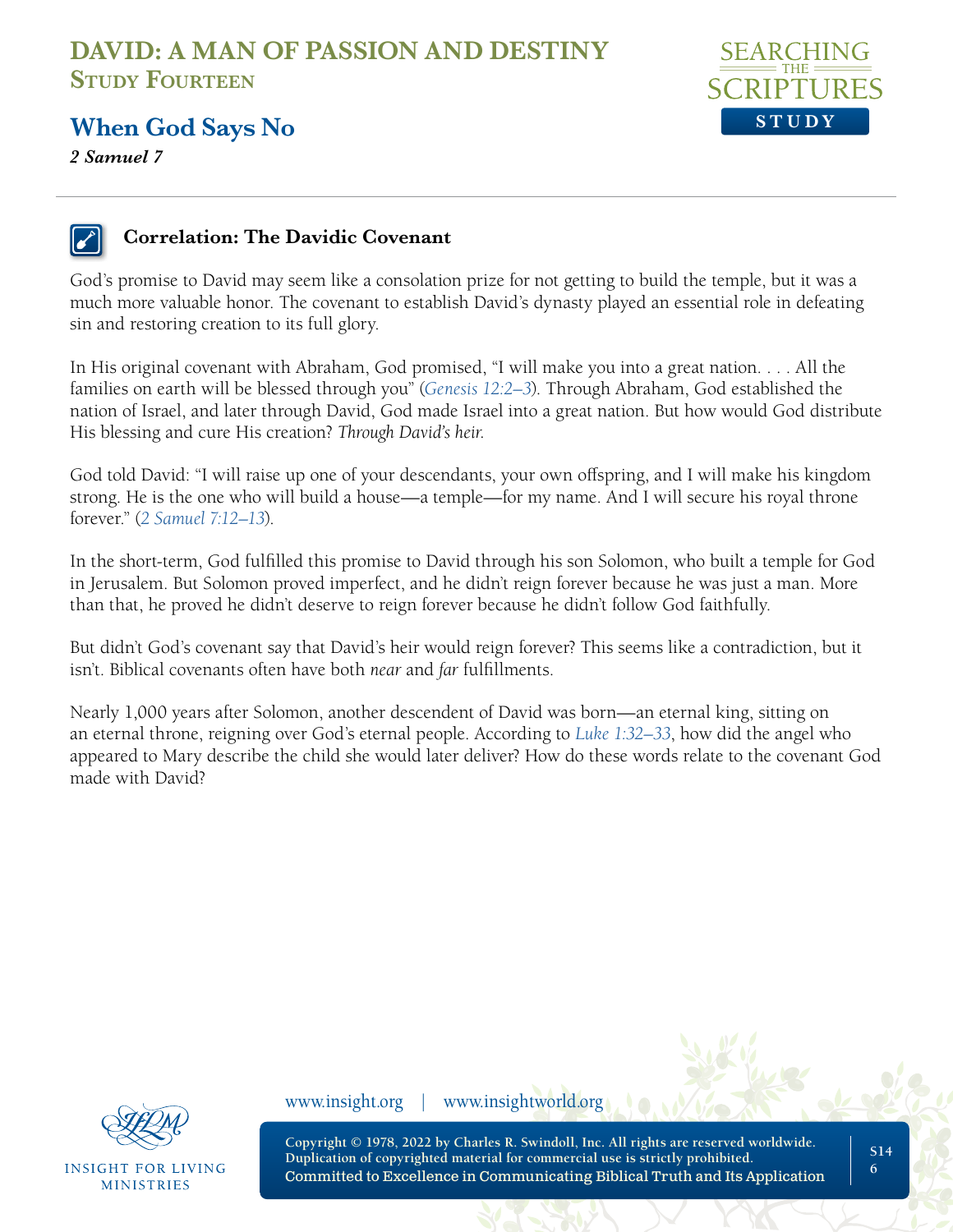

**When God Says No**

*2 Samuel 7*

Read the priest Zechariah's prophecy about the birth of this new king in *[Luke 1:67–75](https://www.biblegateway.com/passage/?search=Luke+1%3A67%E2%80%9375&version=NLT;NASB1995)*. How would this descendent of David right the world's wrongs caused by sin?

While King David offered Israel physical deliverance from its enemies, his descendent—King Jesus—offers the whole world deliverance from the true enemies: Satan, sin, and death. Jesus' life, death, and resurrection are the answers to the prayer that's deep within *every* human heart—the prayer for hope, for salvation, for everlasting life, for eternal peace.



#### **Application: When God Says No Today**

How should a faithful Jesus-follower respond when God says no to an earnest prayer? Pastor Chuck offers three points of application to keep in mind:

- 1. When God says no, it isn't necessarily discipline or rejection. It might be redirection.
- 2. When God says no, He has a better way.
- 3. When God says no, the best reaction is cooperation and humility.

Has God said no to you recently? If so, record the situation and how you responded. What does it look like for you to walk in faith in response to this no?



INSIGHT FOR LIVING **MINISTRIES** 

www.insight.org | www.insightworld.org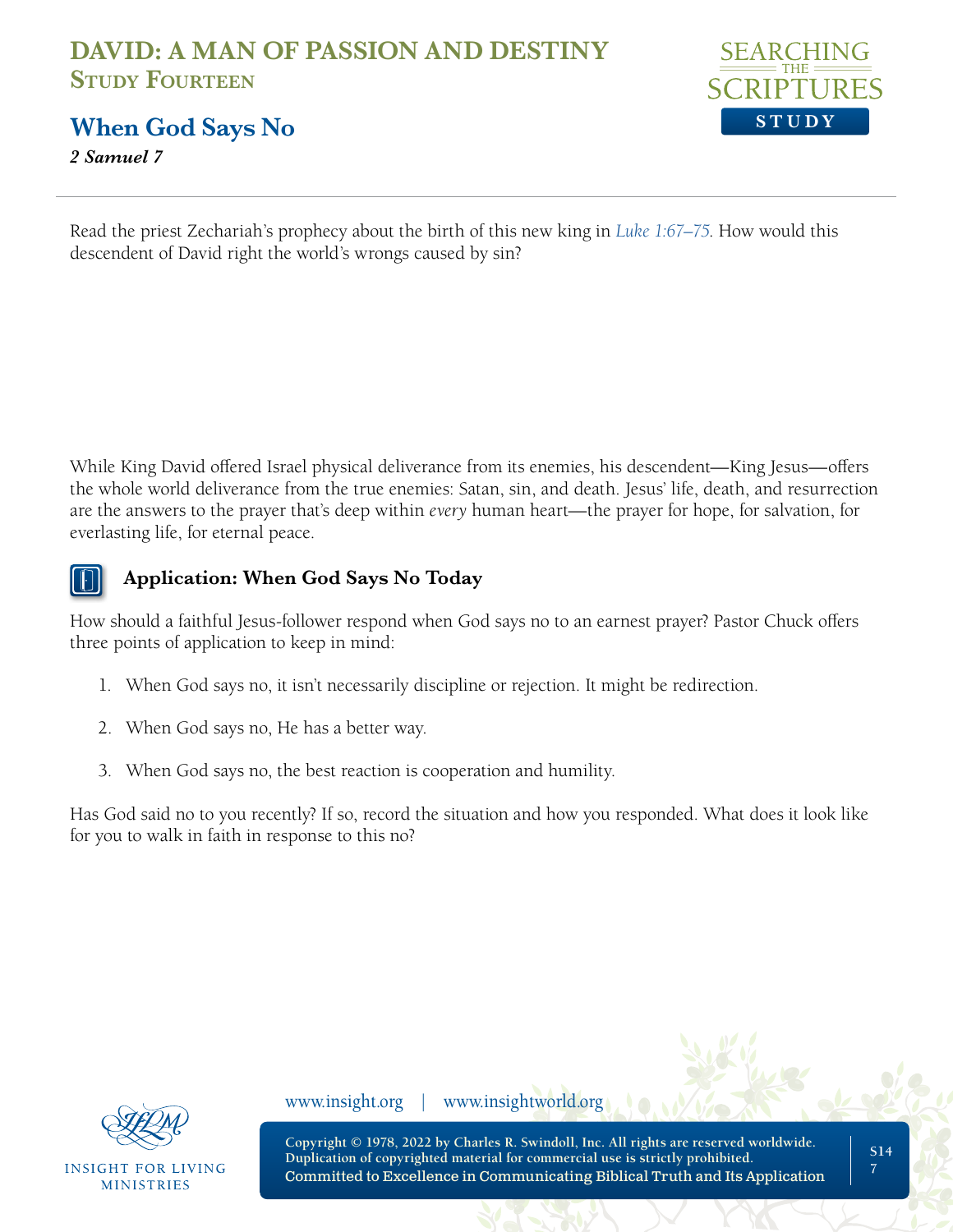

**When God Says No**

*2 Samuel 7*

Has God ever denied a request in the past only to send you down a path you never would have expected? What did you learn from that experience? How might His no have been a disguised yes to something else?

What are you praying for right now? How can you prepare yourself to respond with cooperation and humility, whether the answer is yes or no?

You may have been praying about this one matter for a long time. Maybe you're feeling weary while waiting for an answer. But God *will* answer your prayer, and regardless of the answer, you can trust that He has magnificent plans in store for you, and He has paved a way for you that is better than anything you could imagine.



**INSIGHT FOR LIVING MINISTRIES** 

www.insight.org | www.insightworld.org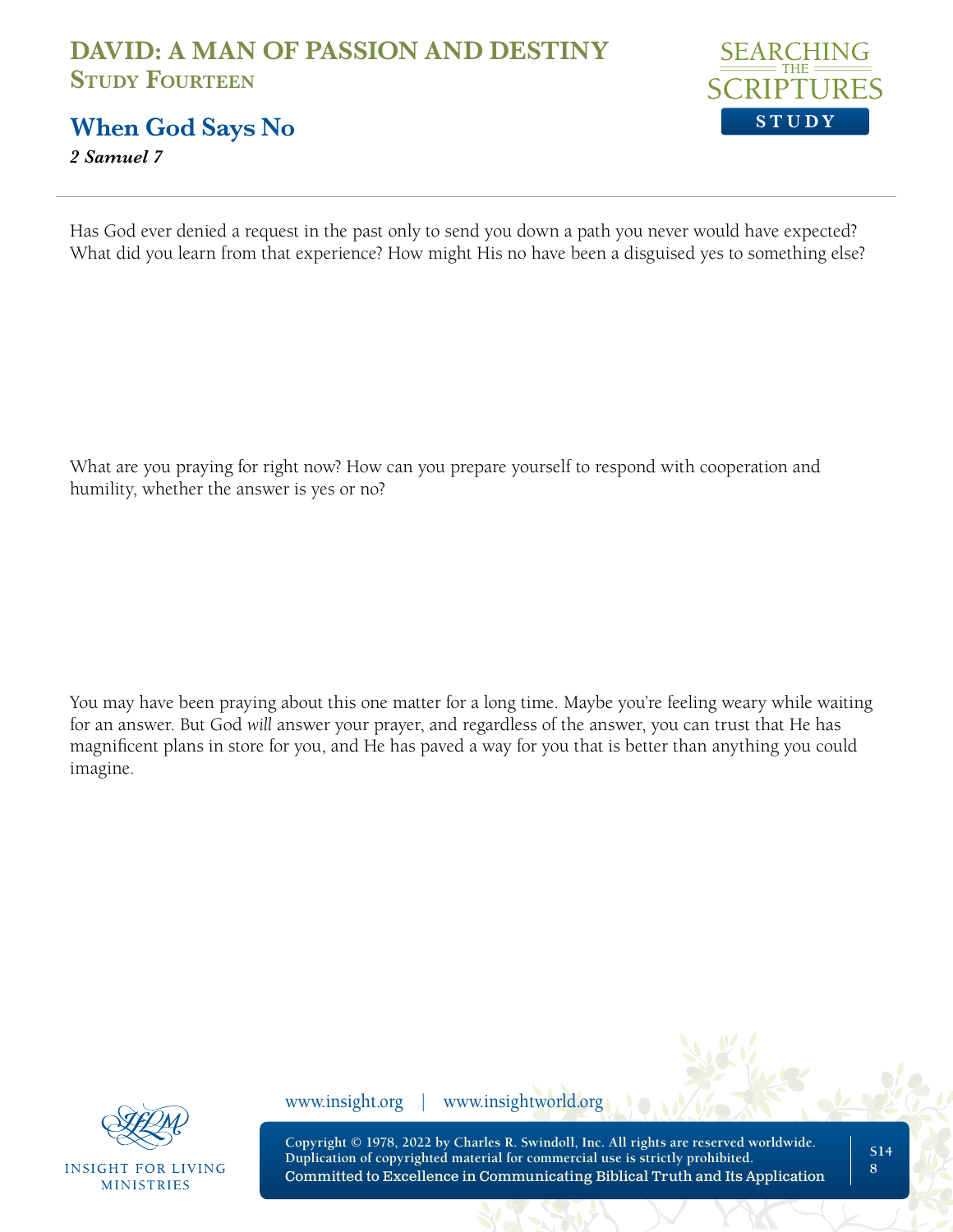

### **When God Says No**

*2 Samuel 7*



## **A FINAL PRAYER**

*Father, thank You for all the times You've answered my prayers—even when the answer was no. Help me to become a person of fervent and faithful prayer. When You grant my requests, make me grateful and cause me to rejoice. When You deny them, work in me to trust You and to believe that a no to one thing is a yes to something better. In Jesus' name, amen.*

ENDNOTE

1. To learn about Pastor Chuck Swindoll's *Searching the Scriptures* method of Bible study, go to the web page, "*[How to Study the Bible for Yourself](https://sts.insight.org/)*."



**INSIGHT FOR LIVING MINISTRIES** 

www.insight.org | www.insightworld.org